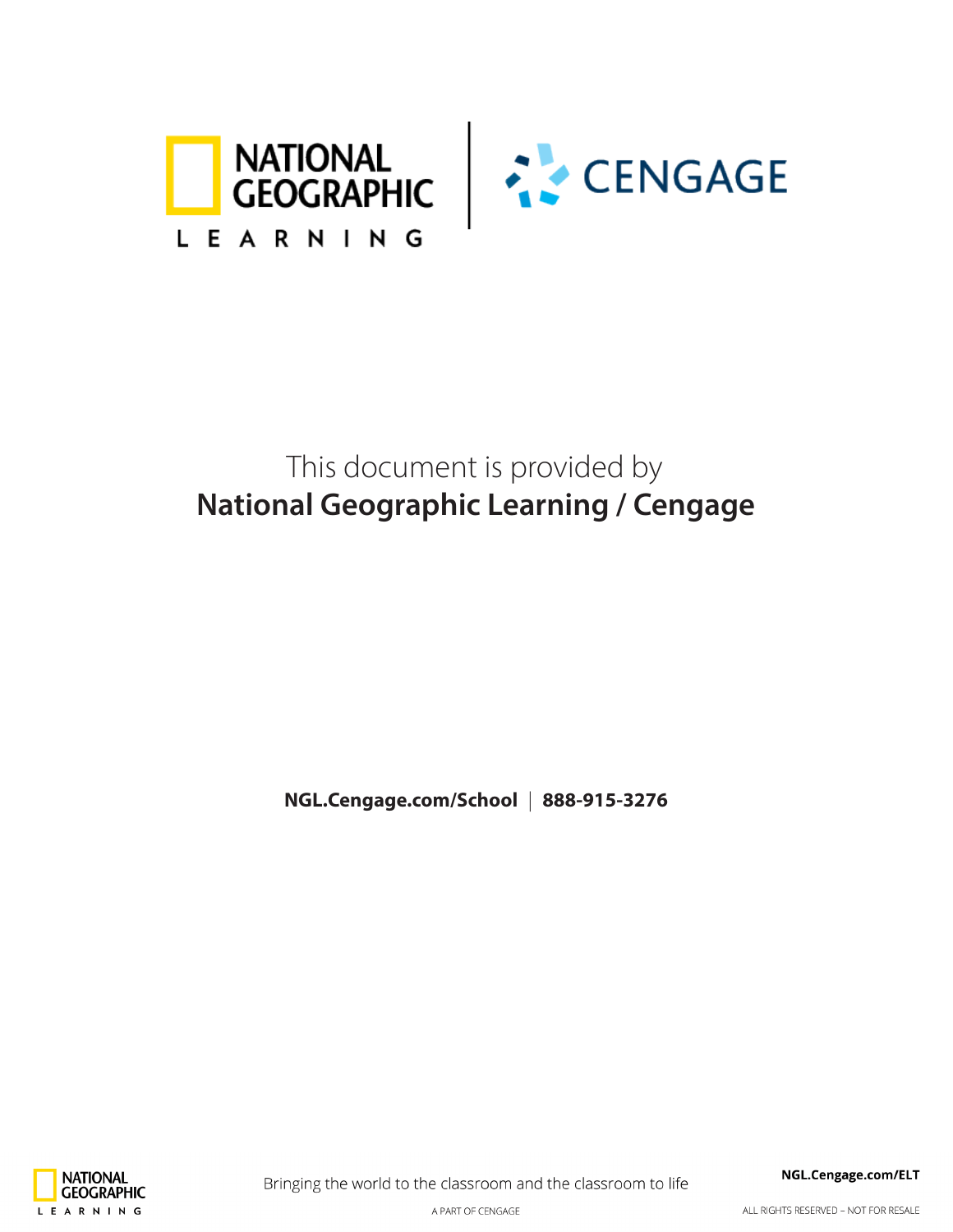# **Why Vocabulary Instruction Matters**

*by Dr. David W. Moore*

### **Lessons from the Field We understand that vocabulary**

knowledge is essential for success in reading. Students cannot understand what they read without understanding what most of the words mean. Decades of research have confirmed the important role that vocabulary plays in reading comprehension and in students' overall academic success (Hiebert & Kamil, 2005). Yet there is an alarming word-knowledge gap between students who come from economically advantaged backgrounds and those who live in poverty (Hart & Risley, 1995). The differences in vocabulary knowledge begin before children enter school and—without intervention—the gap grows even wider as students move from grade to grade.

Given the pivotal role of vocabulary, it is surprising that typically very little class time has been focused on vocabulary instruction. Researchers including Durkin (1979), Scott and Nagy (1997), and Biemiller (2005) have documented the small percent of instructional time dedicated to vocabulary teaching and the general absence of systematic, explicit vocabulary instruction. The same situation exists in programs serving English language learners (Dutro & Moran, 2003; Gersten & Baker, 2000).

In the past, vocabulary instruction was often unplanned and incidental, primarily driven by student questions and "teachable moments." When students encountered an unfamiliar word, they were directed to the glossary or a dictionary, or were given a quick oral definition. It's not surprising that this limited, on-the-fly exposure did not result in long-term word learning. Students need multiple exposures to words in multiple contexts before they understand, remember, and apply them (Nagy, 2005).

Dictionary definitions typically have been a primary vehicle for teaching words' meanings. However, even proficient adult readers often have difficultly deciphering a word's meanings from conventional dictionary definitions. By design, dictionary definitions are extremely concise and precise. The result can be so cryptic that it's difficult to grasp a word's meanings or apply those meanings in context (Beck, et al., 2002).

In addition to relying on dictionary definitions, vocabulary instruction has usually placed a great deal of emphasis on using context to figure out word meanings. Context clues do support incidental word learning, but it's important to recognize the limitations of contextual analysis. The odds of accurately predicting a word's meaning from written context is very low—ranging from 5 to 15% for both native English speakers and students who are English language learners (Beck et al., 2002; Nagy et al., 1985).

While the probability of learning a word from a single encounter is low, Swanborn and de Glopper (1999) found that students at higher grade levels and students with higher reading ability are better able to use context. Graves (2006) sums up the descriptive research on learning from context:

> **The probability of learning a word from context increases substantially with additional occurrences of the word. That is how we typically learn from context. We learn a little from the first encounter with a word and then more and more about a word's meaning as we meet it in new and different contexts.**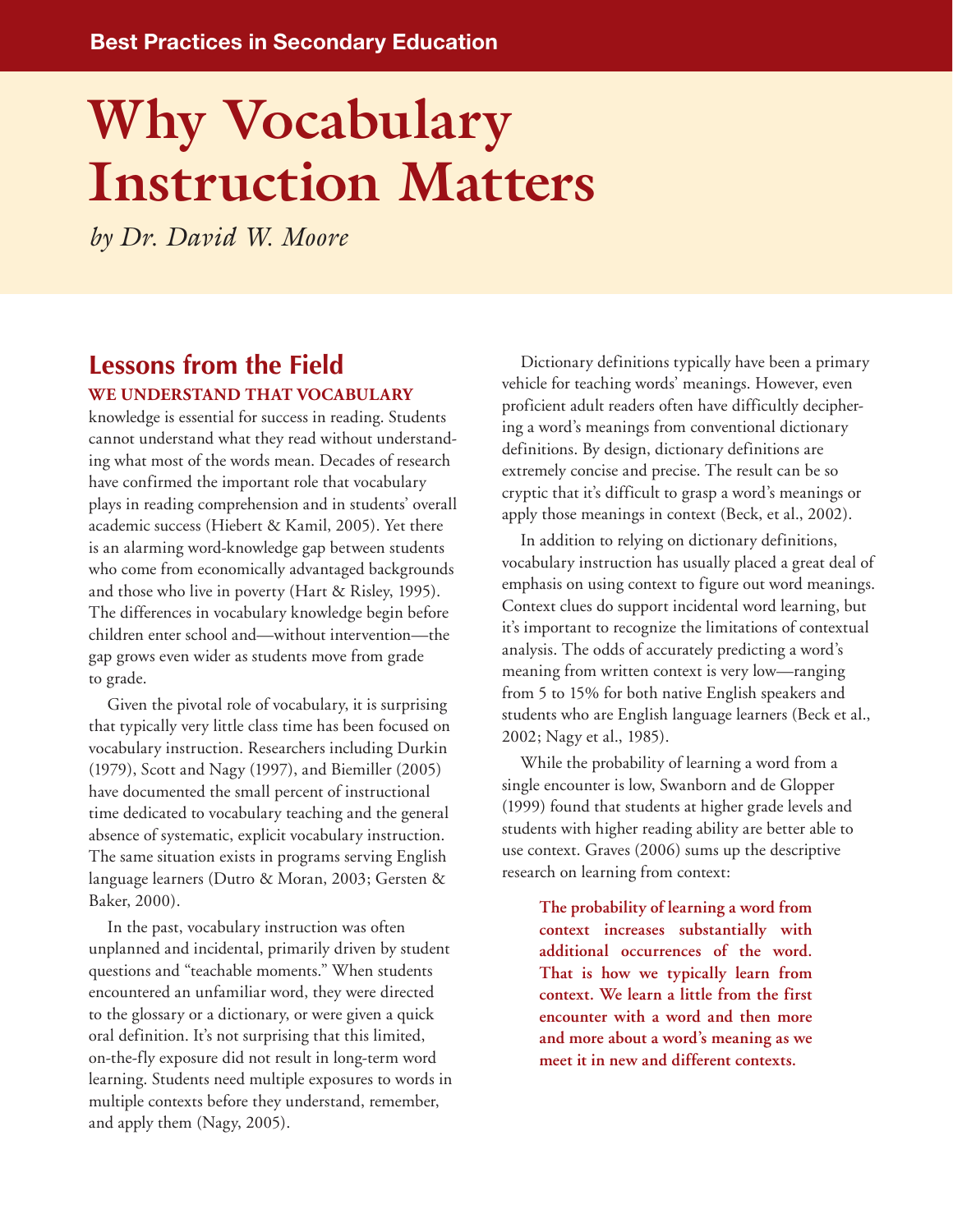## **Best Practices**

What does effective, comprehensive vocabulary instrution look like? Graves (2006, 2000) has identified four key components:

- 1. Rich and varied language experiences
- 2.Direct teaching of individual words
- 3.Independent word-learning strategies
- 4. Fostering word consciousness

But first, we must answer one of the most fundamental questions—which words to teach? This question actually has a simple answer: we need to teach the words that matter most. In *Edge* Key Vocabulary words are those that are:

- **central to comprehension**—without knowing these words, the selection (its theme, main idea, or plot) just won't make sense
- **personally valuable**—students need the words to discuss the Essential Question
- **high-utility academic words**—words students will encounter in multiple subject areas and in life

This balanced model of vocabulary development is broad enough and intensive enough to meet the needs of students who have relatively limited vocabularies, are English learners with limited oral vocabularies in English, possess adequate but not exceptional vocabularies, or already have rich vocabularies and are ready for the challenge of deepening their word knowledge and developing increasingly sophisticated vocabularies.

#### **1. Rich and Varied Language Experiences**

Immersing students in rich and varied language experiences permits them to learn words through listening, speaking, reading, and writing. Students of all ages, including English language learners, benefit from participating in authentic give-and-take discussions in which they have the opportunity to thoughtfully discuss topics (Alvermann, 2000). From the intermediate grades on, reading becomes the principle language experience for promoting vocabulary growth. In fact, some researchers believe that increasing the amount of reading students do is the single most powerful thing that we can do to increase their vocabularies (Anderson & Nagy, 1992; Stahl, 1998).

#### **2. Direct Teaching of Individual Words**

Explicit instruction in vocabulary has been shown to increase specific word knowledge and long-term reading comprehension (National Reading Panel, 2000). Instruction is most effective when it is rich, deep, and extended and when it leads students to actively process new word meanings in multiple contexts. In this new view of robust instruction, vocabulary is introduced using a consistent, predictable routine (Beck et al., 2002):

- **a. Pronounce** Teachers guide students in correctly pronouncing the word (by syllables and as a whole).
- **b. Explain** Students are given a clear, studentfriendly explanation of the word's meaning.
- **c. Study Examples** Students study examples of the word in a variety of contexts.
- **d. Encourage Elaboration** Students elaborate word meanings by generating their own examples and through practice.
- **e. Assess** Teachers check student understanding through both informal, ongoing assessment and summative evaluations. In all cases, assessments go beyond simple memorization or matching, requiring students to demonstrate a deeper level of thinking and understanding.

#### **3. Independent Word-Learning Strategies**

Estimates of student vocabulary size vary dramatically because researchers count words in different ways. Nagy and Anderson (1984) estimated that an average twelfth grader knows about 40,000 distinct word families (e.g., *history, historian, historical* are part of one word family).

Clearly there are far more words to be learned than can be directly taught. That is why *Edge* gives students powerful tools for determining the meanings of unfamiliar words that haven't been taught in class. Word-learning strategies include using knowledge of word families and cognates, morphological analysis, contextual analysis, and consulting appropriate references. In line with research on metacognitive word-learning strategies (Lubliner & Smetana, 2005), *Edge* also teaches youth a comprehensive approach for clarifying word meanings while reading.

#### **4. Fostering Word Consciousness**

Another key aspect of effective vocabulary instruction is fostering word consciousness. This means developing students' interest in and awareness of words and how they can be used. It can occur throughout the instructional day with practices such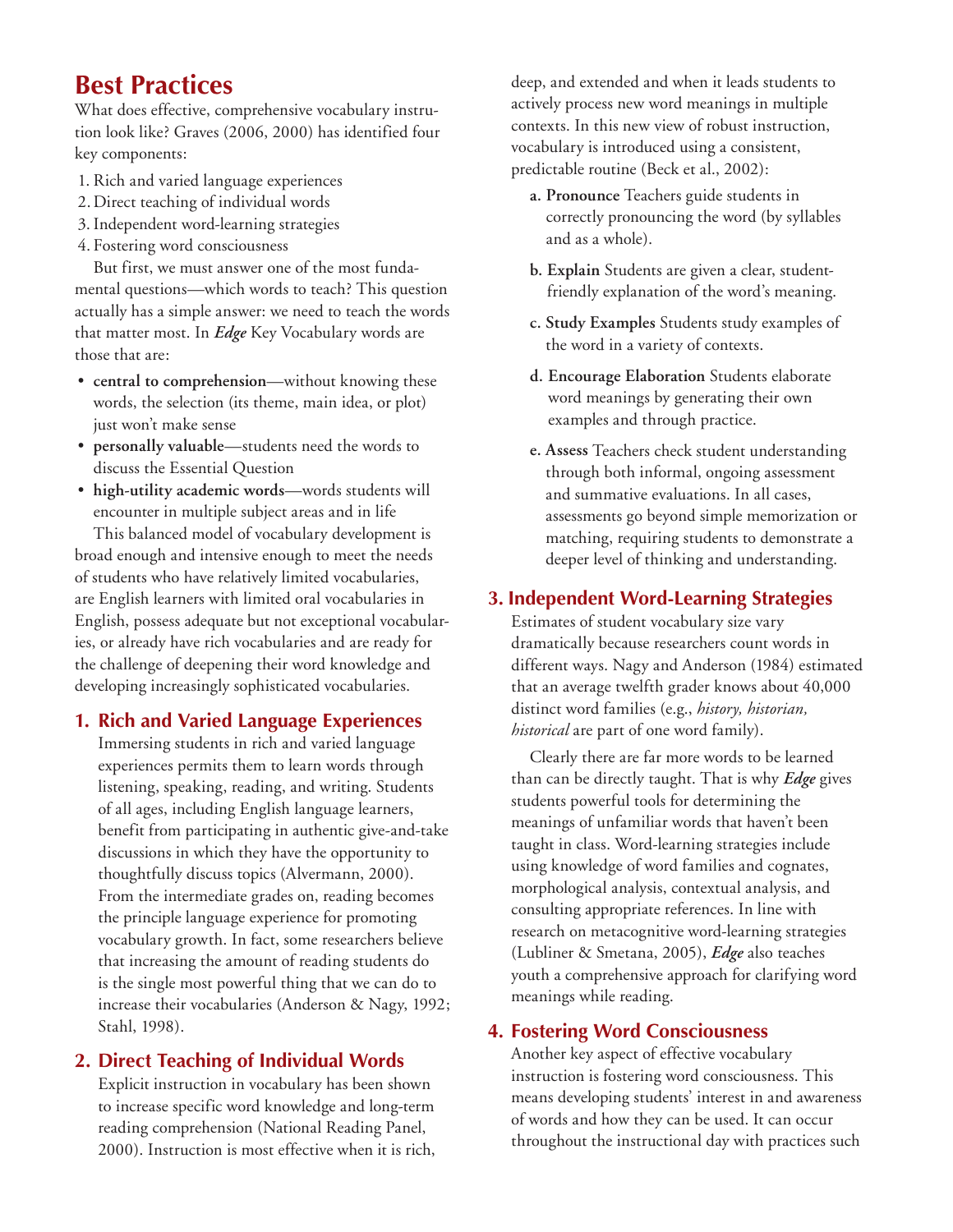as modeling adept diction, word play, researching word origins, and examining students' and professional writers' word choices.

## **ELLs and Language Development**

The four-part approach outlined above has been shown to be effective with English language learners. However, instruction must address the special challenges that these students face (Graves, 2006).

• **Idioms and other non-literal language** present a particular challenge for English learners. Many texts, particularly those with an informal, colloquial tone, contain idioms and slang that must be taught.

In addition to explicit strategy instruction on how to interpret non-literal language, every selection in *Edge* contains a feature called In Other Words, which provides students with restatements of idioms, slang, and dialect (in addition to difficult or obscure terms that may cause comprehension difficulties, but do not meet the criteria of being Key Vocabulary). These restatements are not definitions; they are designed to be seamlessly substituted into the reading so that students can continue reading.

- **Academic language** presents another challenge. As Cummins (2003) has explained, it may take at least five years for English learners to bridge the gap in academic English between themselves and their English-speaking peers. Therefore, it's vital to focus instruction on academic English. One excellent source is the Academic Word List (Coxhead, 2000) which lists 570 word families that occur in many academic texts. Many of the Key Vocabulary words selected for direct instruction in *Edge* have been drawn from this list.
- It is also important to note that many academic terms have **cognates** in other languages. Kamil and Bernhardt (2004) estimate that from 20% to more than 30% of English words have Spanish cognates. Research has shown that teaching Spanish-speaking students to take advantage of their cognate knowledge can greatly increase reading comprehension (August et al., 2005).

## **Conclusion**

Knowing the meanings of many words provides youth access to countless worlds of ideas and information. Youth deserve a comprehensive program of vocabulary instruction to gain this access.  $\triangleleft$ 

## **Bibliography**

- **Alvermann, D.** (2000). Classroom talk about text: Is it dear, cheap, or a bargain at any price? In B. M. Taylor, M. F. Graves, & P. van den Broek (Eds.), *Reading for meaning: Fostering comprehension in the middle grades.* New York: Teachers College Press.
- **Anderson, R. C., & Nagy, W. E.** (1992, Winter). The vocabulary conundrum. *American Educator, 16*(4), 14–18, 44–47.
- **August, D., Carlo, M., Dressler, C., & Snow, C.** (2005). The critical role of vocabulary development for English language learners. *Learning Disabilities: Research & Practice, 20*(1), 50–57.
- **Beck, I. L., McKeown, M. G., & Kucan, L.** (2002). *Bringing words to life: Robust vocabulary instruction.* New York: Guilford Press.
- **Biemiller, A.** (2005). Vocabulary development and instruction: A prerequisite for school learning. In D. Dickinson & S. Neuman (Eds.), *Handbook of early literacy research* (Vol. 2)., New York: Guilford Press.
- **Coxhead, A.** (2000). A new academic word list. *TESOL Quarterly, 34*, 213–238.
- **Cummins, J.** (2003). Reading and the bilingual student: Fact and friction. In G. G. Garcia (Ed.), *English learners: Reading the highest level of English literacy.* Newark, DE: International Reading Association.
- **Durkin, D.** (1979). What classroom observations reveal about reading comprehension instruction. *Reading Research Quarterly, 14*, 481–538.
- **Dutro, S., & Moran, C.** (2003). Rethinking English language instruction: An architectural approach. In G. Garcia (Ed.)., *English learners: Reaching the highest level of English literacy.* Newark, DE: International Reading Association.
- **Gersten, R., & Baker, S.** (2000). Effective instruction for English-language learners: What we know about effective instructional practices for English-language learners. *Exceptional Children, 66*(4), 454–470.
- **Graves, M.** (2000). A vocabulary program to complement and bolster a middle-grade comprehension program. In B. M. Taylor, M. F. Graves, & P. van den Broek (Eds.)., *Reading for meaning: Fostering comprehension in the middle grades* (pp. 116–135). Newark, DE: International Reading Association.
- **Hart, B., & Risley, T.** (1995). *Meaningful differences in the everyday lives of young American children.* Baltimore: Paul H. Brookes.